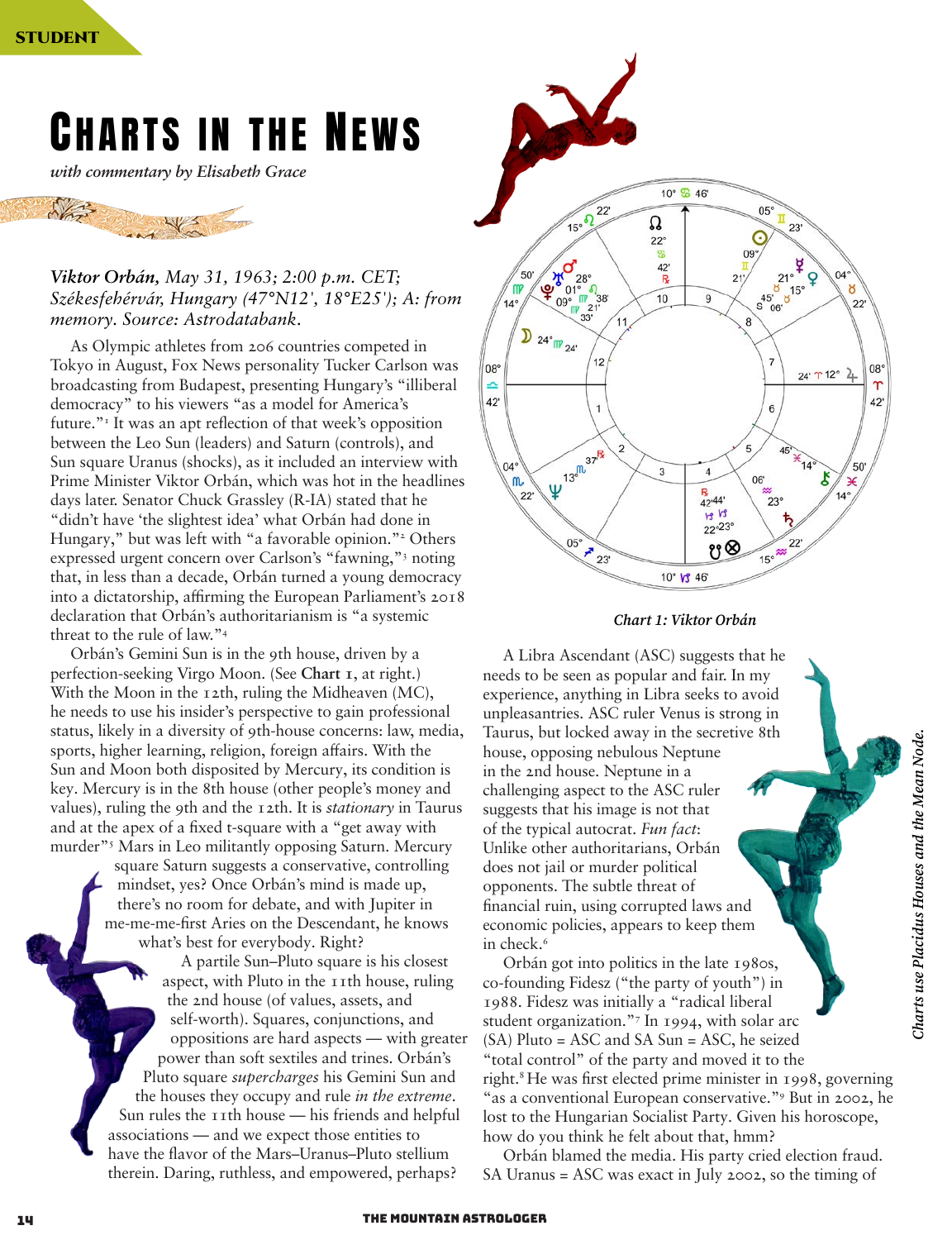this "fresh start" was on target. He became a nationalist, launching a movement called "Forward, Hungary," but the time wasn't right.<sup>10</sup> In 2006, with SA Neptune = Moon (ruler of his MC) suggesting a career wipe-out, Orbán lost again. But in 2009, with transiting Uranus shaking up MC ruler Moon by opposition, he gave a renowned speech in a closeddoor (!) party meeting, proposing the creation of a "central political force field" that would govern the country for "up to 20 years."11 It would eliminate the need for "ordinary democratic political debate" in favor of "getting stuff done," and he would know best what to do.<sup>12</sup> See how the patterns in his horoscope are brought to life?

Thanks to anti-establishment sentiment and a corruption scandal in the Hungarian Socialist Party, Fidesz won a stunning supermajority in 2010.<sup>13</sup> Orbán again became prime minister, and the supermajority enabled him to move quickly on his 9th-house concerns. The constitution was rewritten, weaponizing the law to maintain control. Election districts were gerrymandered to disenfranchise the more populous, liberal cities, enabling minority rural rule. Judges and civil servants were forced out, replaced with loyalists. Private media companies were "encouraged" to sell to the state or to Orbán's allies, who together now control 90% of Hungary's media. Cronies now control universities and their funds.14 Orbán is a football fanatic, and in 2014, a luxurious stadium — allegedly built with corrupt monies — opened in his tiny hometown.<sup>15</sup>

In 2015, in response to a migrant crisis affecting much of Europe, fences were built along Hungary's southern border. Five years later, the migrants are long gone, but the fences — and fear-stoking — remain.<sup>16</sup> The state-owned media consistently publish stories of perceived threats, but in recent months, with no actual immigration crisis, Orbán created a new "bogeyman" in the LGBTQ+ population.17 Recent anti-LGBTQ+ laws sparked protest marches in Hungary and condemnation from the EU last summer, but for folks sharing Tucker Carlson's mindset, Orbán's social policies are laudable, exemplifying "traditional values, religious uniformity and ethnic homogeneity."<sup>18</sup>

Orbán is up for re-election in early 2022, and this time, a coalition of six opposition parties from across the political spectrum is determined to defeat him.<sup>19</sup> The first hit of Orbán's second Saturn return is in April, followed by the first of three oppositions of transiting Neptune to MC ruler Moon. Remember that he lost in 2002, with SA Neptune = Moon. As for Saturn, astrologer E. Alan Meece observes that candidates having a Saturn return tend to lose.<sup>20</sup> Time will tell, but even if Orbán is defeated, it would take an extremely unified Parliament to undo what he has done to Hungary's 9th-house systems.

*Germany (49°N45', 06°E38'); AA: BR/BC. Abraham Lincoln, February 12, 1809; 6:54 a.m.* 

# *LMT; Hodgenville, KY, USA (37°N34', 85°W44'); B: bio/autobiography. Both sourced at Astrodatabank.*

*Karl Marx, May 5, 1818; 2:00 a.m. LMT; Trier,* 

Viktor Orbán's Saturn sits right on Karl Marx's 23° Aquarius Ascendant, creating a "rather heavy atmosphere within which any sense of fun and pleasure seems unlikely," says astrologer E. W. Neville.<sup>21</sup> In contrast, Abraham Lincoln's Sun is at 23° Aquarius, suggesting "a sense of kinship and essential world view"22 relative to Marx — and guess what? They had mutual friends, and even exchanged letters in 1865. What other connections between their horoscopes do you find? (See **Chart 2**, below.)

Turns out Lincoln was an avid reader of the *New York Tribune*, the paper "largely responsible for transmitting the ideals and ideas that formed the Republican Party in 1854," according to the *Washington Post*. 23 In 1852, Marx became the *Tribune*'s British correspondent, penning hundreds of articles over a decade. Many of these were unsigned columns, published on the front page as the paper's "official position."24

The things you learn when researching "Charts in the News"!

Born at a Taurus New Moon Solar Eclipse, Marx's Sun– Moon blend needs to create material security in ways that are "supposed to be" or preserve a status quo. "Energy demands authority," says astrologer Noel Tyl. Building "a monument to the self" would be fulfilling.<sup>25</sup> A focus on money, values, and worth is echoed by the Sun–Moon placement in the 2nd house. Jupiter trines Sun–Moon and its midpoint, suggesting optimism.

Marx has a bucket horoscope (a term coined by astrologer Marc Edmund Jones). Singleton planet Mars functions as the bucket's handle, and it drives the individual's life experience



*Chart 2: Bi-wheel. Inner wheel and house cusps: Karl Marx Outer wheel: Abraham Lincoln*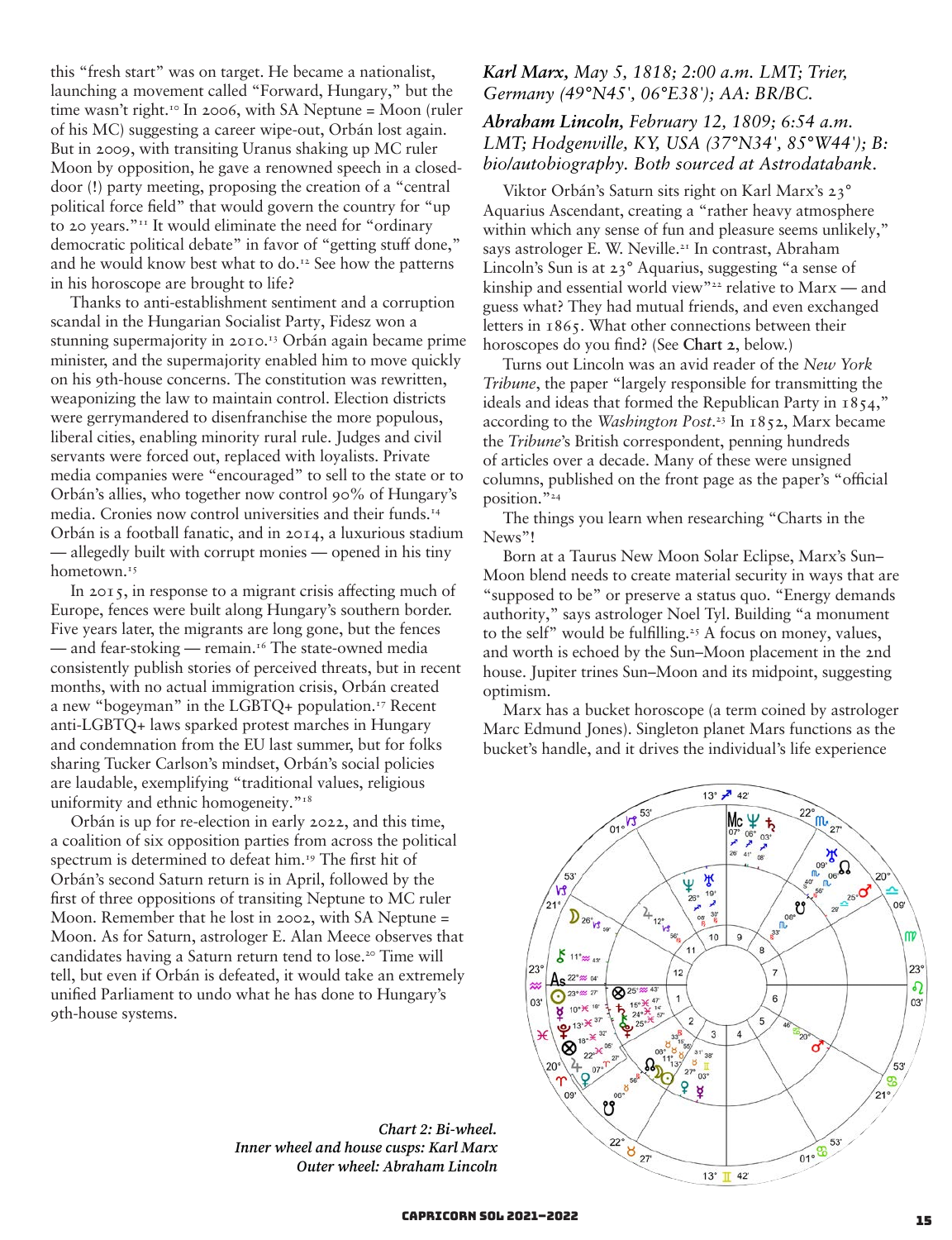#### STUDENT

(because you can't carry a bucket without grabbing the handle, observes Tyl).<sup>26</sup> Marx's Mars is in Cancer, suggesting a need to assert himself in ways that create nourishment and emotional security. Mars on the cusp of the 6th house adds a focus on cooperative systems, work, and enslavement (!). Mars rules the 2nd house, and it is semi-square Marx's high-functioning 3rd-house Mercury in Gemini, which in turn is quindecile (165°) ASC ruler Uranus. Taken together, these patterns reflect Marx's energetic mind, obsessed with communicating revolutionary ideas about work and worth! Note the midpoint picture Uranus = Saturn/Pluto (which Viktor Orbán shares): "brutal efforts to start a new order."<sup>27</sup>

Saturn in Pisces squares Uranus in opinionated Sagittarius; both are angular, boosting their impact. The Saturn–Uranus square suggests a need to wrestle with old guard vs. avant-garde concepts, perhaps ultimately reinventing the wheel. Along with Uranus, Neptune is in the 10th house and within arc minutes of an exact square to Pluto. We have an image of Marx experiencing "Neptune themes" in the extreme, especially with respect to profession and reputation. He could be seen as a visionary or grossly misunderstood, as he was in mid-August (when this column was written) by a news anchor who wrapped up a discussion of Critical Race Theory by mentioning that when he was 20, he was in Trier, Germany, trying to find Marx's birth home "… cuz, y'know, 1848, he wrote *Mein Kampf*."28 Neptune in the 10th can be so bewildering!

In fact, *Mein Kampf* was published in 1925 and written by Adolf Hitler. In 1848, Marx (and his collaborator, Friedrich Engels) published *The Communist Manifesto*, their seminal work on class struggles, capitalism, and communism. Its memorable rallying cry, "Workers of the world, unite! You have nothing to lose but your chains!"<sup>29</sup> is a perfect expression of Mars driving the action in Marx's horoscope. With SA Sun = MC exact that February, the time was ripe for a once-in-a-lifetime achievement. Solar arcs between the Sun and MC or ASC always alert us to potential success. Make good use of them (as you recall Viktor Orbán did in 1994).

It doesn't matter that Marx is no longer walking the earth. The horoscope lives forever, as longtime *TMA* readers know!30 Transiting Uranus conjoins Marx's Sun–Moon three times between May 2021 and April 2022, suggesting opportunities for his material security–seeking agenda to shake up the system. Marx first experienced this transit in 1854, the birth year of the Republican Party (whose original anti-slavery, pro-worker platform he apparently influenced).31 The second Uranus conjunction with his Sun–Moon was in 1938, the year Congress passed the Fair Labor Standards Act,<sup>32</sup> which established the 40-hour work week and the minimum wage. On this third transit of Uranus, the Biden administration has made increasing wages and improving working conditions a priority.33 It seems we should anticipate disruptions and innovations that reflect Marx's values during this time, as well as ambitious advances (which will reflect transiting Saturn's square to Marx's Sun and conjunction with his ASC). What do you see in Lincoln's horoscope for 2022?

## *Lina M. Khan, March 3, 1989; time unknown (noon UT used); London, England (51°N30', 00°W10'); X: various internet sources.*

President Biden appointed Lina Khan to the Federal Trade Commission just after her 32nd birthday. Upon her Senate confirmation in June, she became the FTC chair. There must have been spectacular patterns to the angles of her horoscope, which we'd see with an exact birth time.

Khan's rise began in January 2017, with SA Pluto  $=$ Sun. (See **Chart 3**, facing page.) Translation: Ego identity undergoes an empowering change in perspective. That month, the *Yale Law Journal* published "Amazon's Antitrust Paradox," her legal treatise in which she observed that, for decades, antitrust regulations were enforced only when monopolies jacked up prices. Khan argued that, even though consumers may love Amazon for its convenience and low costs, the ginormous structures and information databases of such mega-companies are harmful to the marketplace and should be controlled.34 Her argument is in line with the anticipated aftermath of the 2020 Great Mutation of Jupiter–Saturn in Aquarius and the likelihood of controls imposed on tech behemoths.<sup>35</sup>

Khan's Pisces Sun and Capricorn Moon make for a "feeling businesswoman": visionary and practical.<sup>36</sup> Those qualities are reinforced by Saturn (practical) and Neptune (visionary) almost exactly conjunct in Capricorn (business). If Neptune dissolves whatever it touches, Neptune on Saturn in Capricorn might be inclined to dissolve a big corporation. We can appreciate why Amazon and Facebook filed petitions for her recusal from FTC investigations into their companies soon after she was appointed chair. Grab your June/July 2021 *TMA* and check out the charts for Amazon and Jeff Bezos. With respect to the former, can you now see how the company was likely experiencing a squeeze as transiting Saturn in Aquarius squared Amazon's Scorpio Venus in July?

Khan's Moon is between 8° and 22° Capricorn. We don't know whether it is closer to conjunctions with Uranus, Neptune, and Saturn, or trine the expansive, enduring energy of her Mars–Jupiter conjunction in Taurus. I suspect it's closer to the former, within orb of sextiles to her potent Sun–Pluto trine. Meanwhile, Khan's Venus is in a nearly exact sextile to Uranus, the mark of a potential trendsetter bursting with innovative values and creativity.37 Is that why her critics call her theories "hipster antitrust"?38

When this column hits the stands in mid-December, Jupiter will be at the end of Aquarius, entering Pisces on December 28. As it travels through Pisces, it aspects every one of Khan's planets except her original-thinking Mercury at 19° Aquarius, which will instead be conjoined by streamlining Saturn three times, starting in March 2022. Still, we anticipate expansive experiences in the early part of 2022, especially as Jupiter conjoins her Sun. The latter half of 2022 is marked by two challenging solar arcs: SA Saturn = Pluto and SA Neptune = Pluto. The former suggests hard, hard work against a threat of loss;<sup>39</sup> the latter can be downright weird or wonderfully creative.40